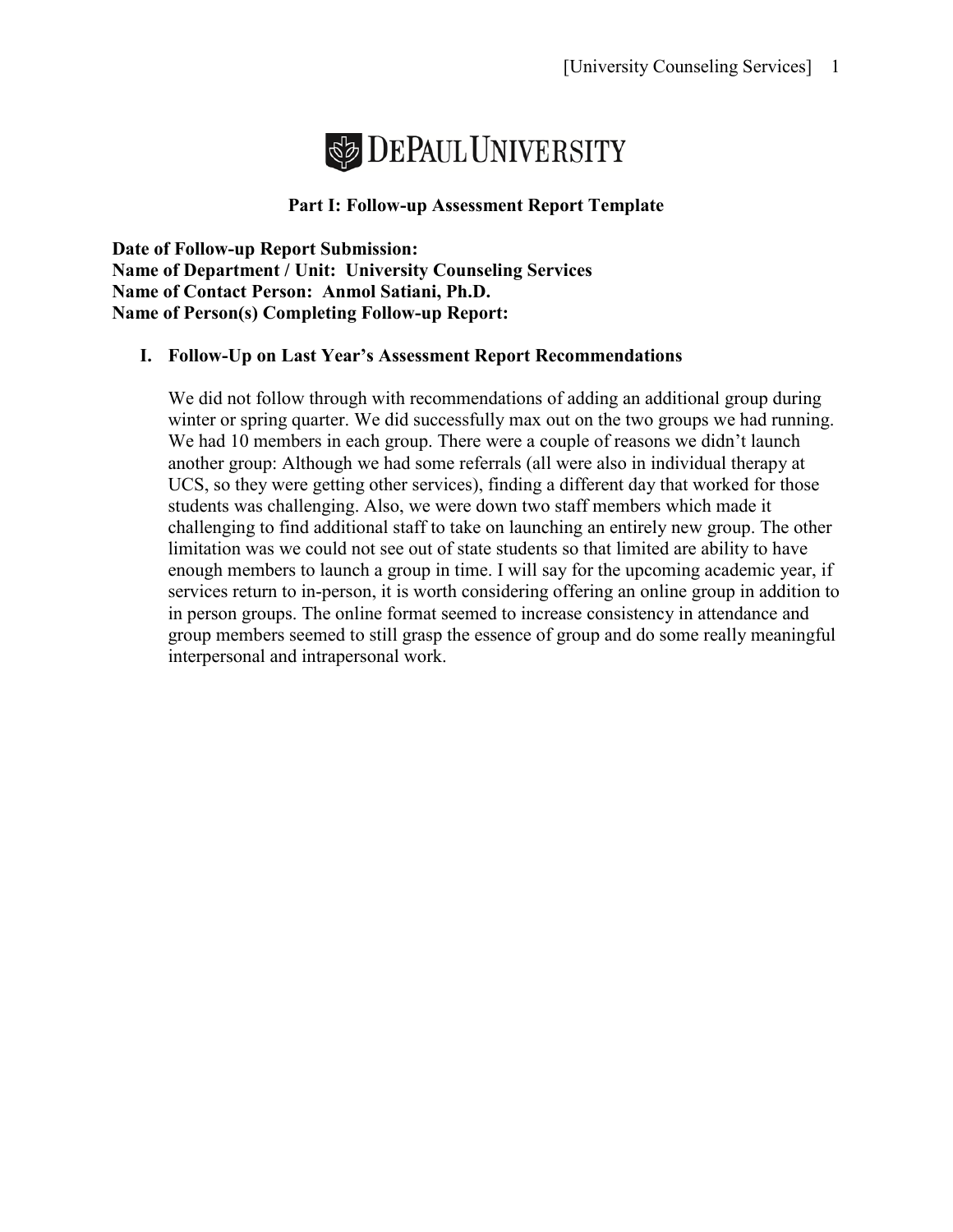

### **Part II: Annual Assessment Report Template: Needs or Benchmarking** Academic Year: 2020-2021

**Date of Report Submission: 6/28/2021 Name of Department: University Counseling Services Name of Contact Person: Anmol Satiani, Ph.D. Name of Person(s) completing report or contributing to the project: Anmol Satiani, Ph.D. Type of Assessment:** Needs

# **I. Abstract**

This needs assessment project examined Externs' perceptions of their needs from University Counseling Services' advanced therapy externship program, as well as how these needs were being satisfied in the program. This project was particularly important given the multiple pandemics of the last year and a fully remote training program. All 11 Externs participated in a Qualtrics survey and focus group conducted at the end of fall quarter 2020 by the Training Director. Data analysis demonstrated that, despite a fully remote training experience this year, the UCS training program was meeting Externs' needs and was also often addressing these needs in ways that were unplanned by the staff. Should UCS rebuild a training program in the future, these findings could be helpful in developing the program.

#### **II. Assessment Question**

What do UCS Externs need to be successful in their experience and to what extent are these needs currently being met through the Externship experience?

#### **III. Introduction & Context Project Overview**

The context of the project is that we are experiencing multiple pandemics and have needed to adapt to these and, for example, have a fully remote training program during the 2020-2021 academic year. We had the opportunity to also use information to examine past procedures and activities, given how much we have relied on in-person activities. This is important not just for our department but to better help our Externs work with DePaul students either in a psychotherapy role, outreach/telereach with students, or in consulting with campus partners who are assisting students. The work of the Externs is ultimately to serve DePaul students and support their well-being, retention, and persistence and this project was focused on their training needs to perform this important work.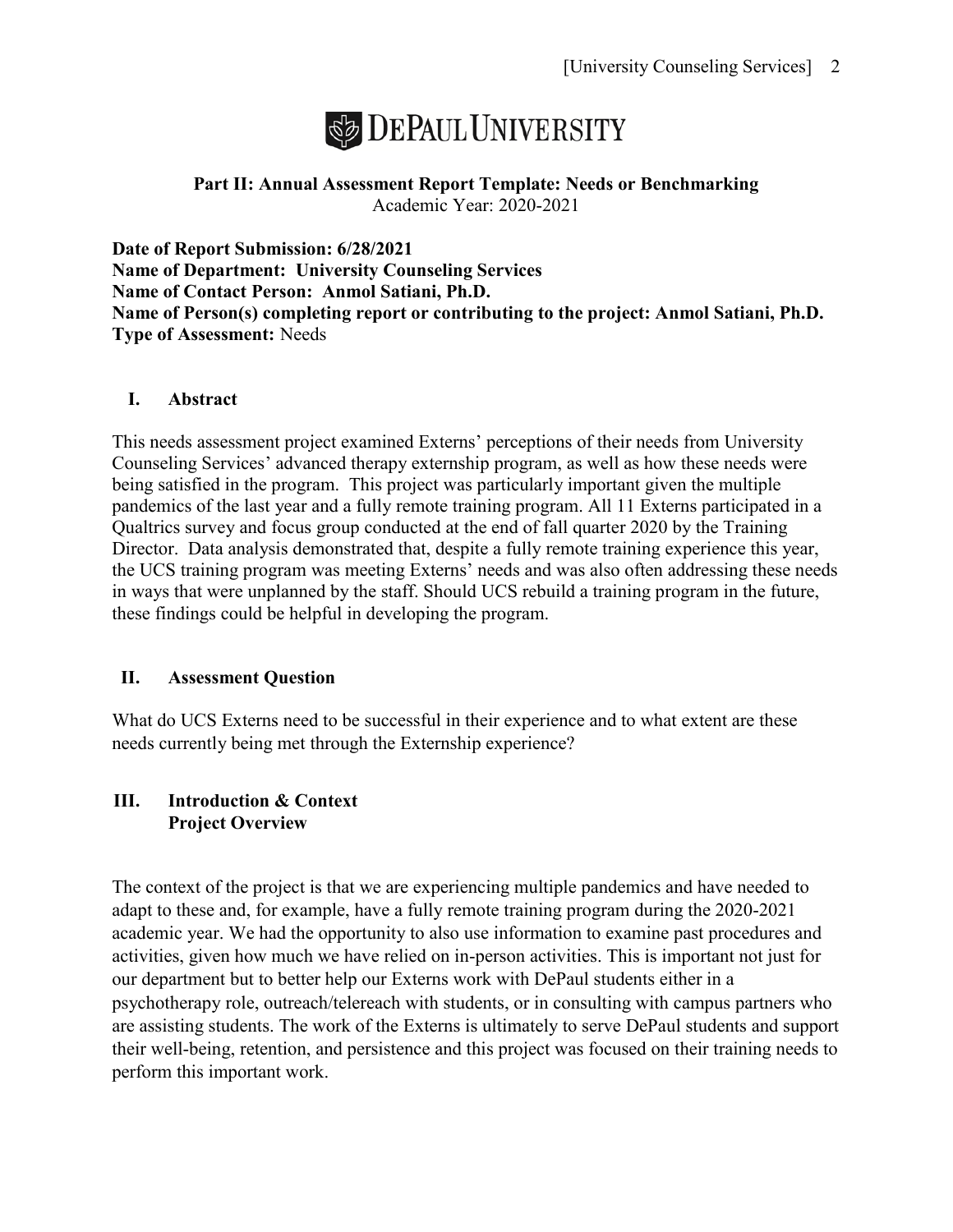Over the last three decades, the field of professional psychology has shifted toward identifying core competencies in order to define and measure trainee learning outcomes (Fouad, et al., 2009). Scholars and practitioners have proposed competency benchmarks to help to both develop and measure students' development through the stages of training to become psychologists (Fouad, et al., 2009). These benchmarks are now applied widely in the field, including at most of the local doctoral training programs in the area. Site supervisors are now evaluating students according to these benchmarks as the academic program evaluation forms include them. Though studying all of the competencies was beyond the scope of this project, the goal was to understand to what extent DePaul UCS' training program is helping Externs with some of the skills discussed in the literature related to these benchmarks. These skills were adapted to the specific UCS training environment and included the following: acquire clinical knowledge, gain clinical skills, cultivate cross-cultural awareness and a commitment to diversity and social justice, interface with DePaul colleagues for outreach/telereach purposes, develop information-based programs and workshops (outreach), learn to practice in a virtual environment, cultivate an environment to advance intrapersonal learning. This project was also to better understand in what ways the training program addresses these skills (i.e. in which training activities).

# **IV. Data Collection & Methodology Population and Sample**

The entire population of 11 Externs within UCS were invited to participate in this assessment project. They are all advanced doctoral students in local academic training programs. They are earning either doctorates in psychology (Psy.D.) or doctorates in Philosophy (Ph.D.). Our Externs this year were from The Chicago School of Professional Psychology, Adler University, Loyola University, Wheaton College, and Midwestern University. They come to UCS to receiving training in college mental health and are with us for one academic year. One of our students this year completed her second, consecutive year of training with us. They receive a range of training experiences, including individual supervision, group supervision, outreach supervision, supervision of group counseling, didactics including seminars, and a variety of other experiences along with the experience of conducting individual and group counseling, intake sessions, urgent evaluations or time-sensitive appointments, etc. The Externs were a diverse group with respect to race, gender, gender identity, and sexual orientation. We had one international student in this group. This group was important to answer the research question above as they are the recipients of our training in UCS.

# **Data Collection**

Two methods of data collection were utilized concurrently. An existing Qualtrics survey that assesses the satisfaction of various training experiences is distributed at the end of every quarter to our Externs was modified to collect additional information about student needs related to their training experience. I received consultation from Dr. Tharp, the Assessment and Effectiveness Specialist, in developing these questions and adding them in an appropriate format to the qualtrics survey (Appendix A).All 11 Externs completed this survey. The due date was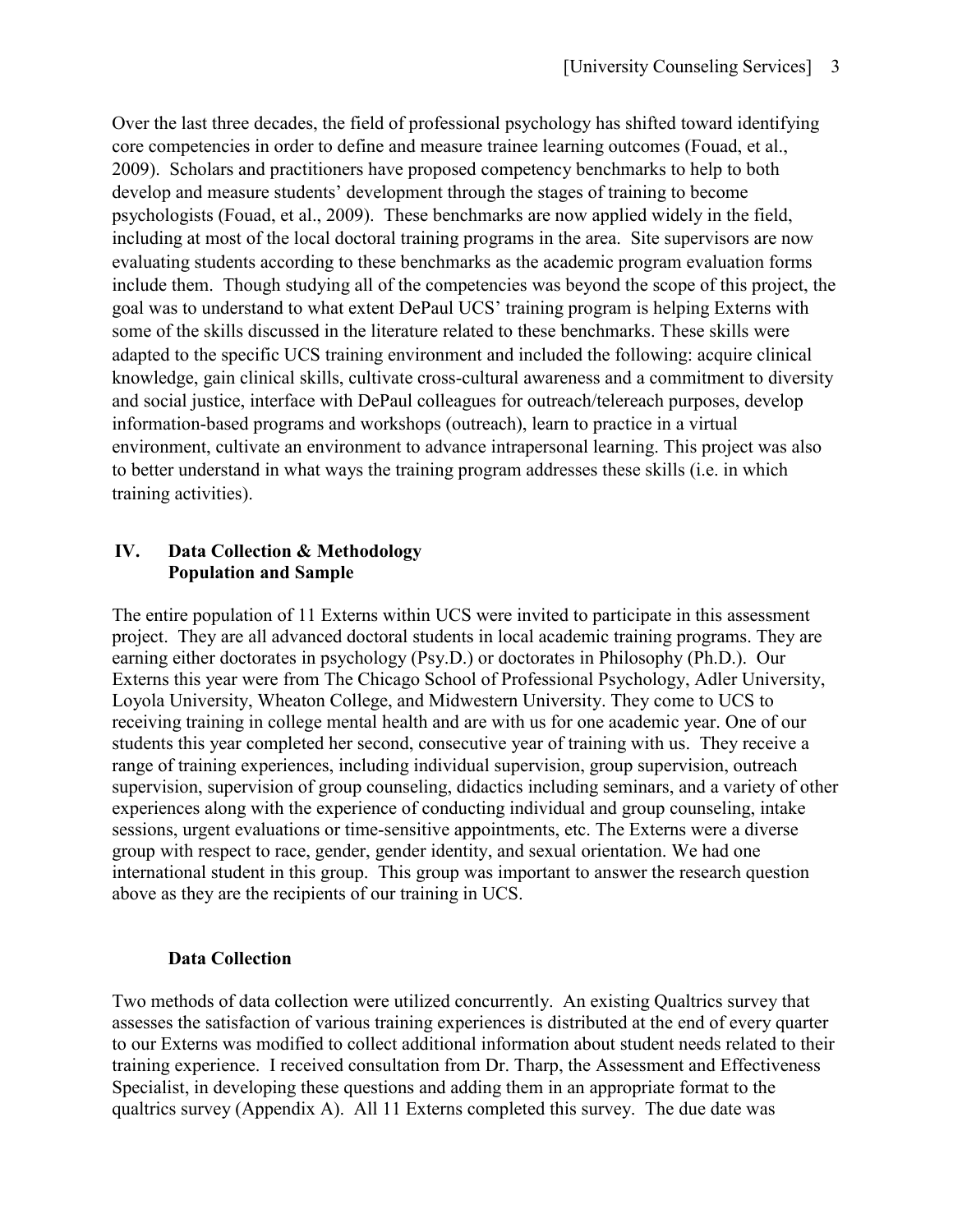12/11/2020 and they had a period of 2 weeks to complete it. In this section of the survey, the Externs were first asked "How important is it for your UCS externship to help you develop in the following ways?" Multiple categories of skills were listed. Following this, they were asked to rate how well each activity helped them to develop a particular skill. For example, how well Orientation, Wednesday Morning Training Seminars and presentations, and other activities helped them to develop the skill of practicing in a virtual environment. This was on a 5-point likert scale with 5 being extremely well and 1 being not well at all.

In addition, I conducted a virtual focus group for 40 minutes during a previously scheduled Winter Retreat on 12/9/2020. This is an annual event and was planned for this group; the goal is relationship building and some reflective activities so the focus group prompt fit in with the overall purpose of the day. I incorporated the focus group into the structure of the day. Dr. Tharp also helped to modify these prompts for the focus group (Appendix B).

# **Data Analysis**

Data were organized and analyzed with the help of Dr. Tharp. Externs' scores on a 5- point likert scale were averaged from the qualtrics survey and then analyzed. Based on the numerical data, a chart was created to show the results and notes from the focus group were also reviewed (Appendix C).

The ratings table included the questions and responses from the qualtrics survey. The questions from the survey were on the left side in rows and the specific training experiences were listed in columns on the right side. Prior to looking at the Externs' responses, I considered what I expected the Extern ratings to be and added these to the table. After this, the Externs' actual averaged ratings on the 5 point likert scale were added to the table.

Data from the focus group were analyzed using thematic analysis. This level of analysis was useful to identify additional areas of need or common themes across the Externs' training expeirence.

# **Participant Consent**

Externs consent to providing anonymous, confidential feedback through surveys on a regular basis during their training year. They are aware that they need to provide confirmation that they completed the survey but that the confirmation is not associated with any survey results. They also meet with the Training Director regularly to provide feedback about their training experience, both in a group and individually. In the focus group, this was obviously a group format without anonymity. This sharing of feedback to the program is an expectation in psychology practicum training programs nationally. It is made clear in UCS that this expectation is for the purpose of improving the program during the academic year and for future years; it is explained that we have often modified the program based on previous Extern feedback and there are no negative consequences for their candid feedback.

# **V. Data & Findings**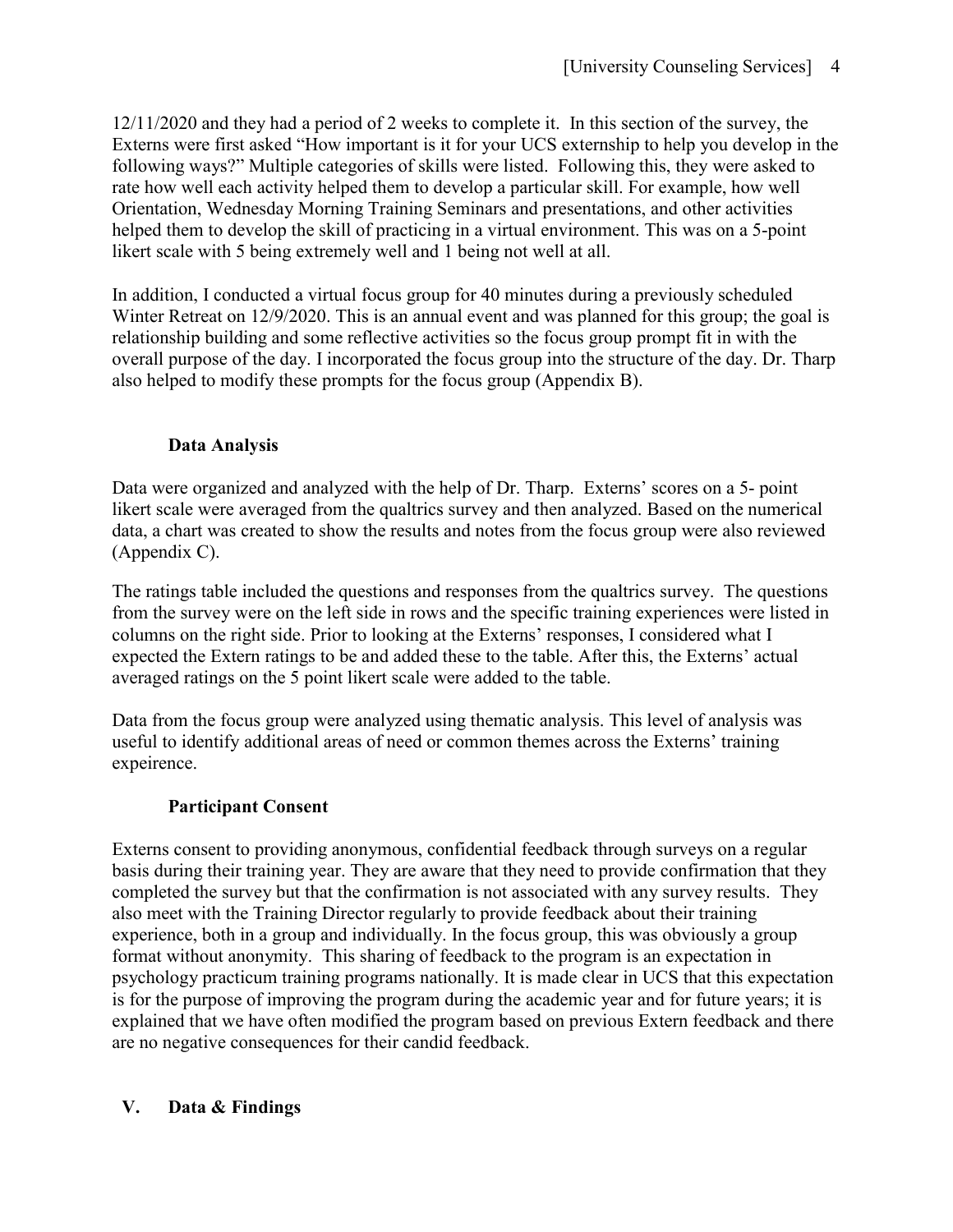#### **Response Rate and Demographics**

All 11 Externs invited to participate in this project provided their data resulting in a 100% response rate. Given that we had only 11 Externs and we don't collect demographic data on this survey, conclusions related to demographics and responses could not be drawn in this project.

#### **VI. Discussion & Interpretation of Findings**

The data demonstrated that the UCS training program met the needs of the Externs across the relevant domains. Externs indicated that they do believe it is important for them to gain the following during the UCS Externship: clinical Knowledge, clinical skills, awareness/commitment to diversity and social justice, ability to interact with other colleagues at DePaul University, developing skills to present information (outreach), and practicing in a virtual environment, and being able to be vulnerable and be your full self in order to effectively learn and grow/intrapersonal skills. Ratings ranged from 4.0 to 5.0 on a 5 point Likert scale indicating all of these skills are very important to them. These ideas were also discussed in the focus group, reinforcing that these skills are valuable to the Externs.

In all cases across the various training experiences (i.e., Orientation, Wednesday Training, Group Consult, Individual Supervision, Supervision of Group Counseling, Supervision of Outreach/Consultation), the actual score was higher than what was expected. In other words, the UCS training program was helping Externs to develop across all activities more than what was expected. This seems important to underscore as our staff or I may have "undersold" what we offered through the training program. This may have been more the case this year as we shifted our training program to a virtual format given the COVID-19 pandemic. It is also noteworthy that, as the staff adapted to virtual work with DePaul students abruptly, the Externs indicated that they were able to develop competencies to work in a virtual environment across training activities (scores ranged from 3.60 to 4.70).

In addition, the Externs benefited in ways not planned by our staff. Orientation seemed to help Externs to acquire clinical skills and clinical knowledge which was not expected to receive ratings of 3.80 and 3.56. The Individual supervision scores are important given critical given the importance placed in the field on clinical supervision. All scores related to this activity are 3.70 and higher indicating that Externs were getting many needs met in individual supervision; this was also discussed within the focus group. In this activity, clinical skills, intrapersonal learning, and clinical knowledge had the highest scores (4.73, 4.60, and 4.55 respectively) and they also indicate learning about outreach more than expected within this context. Relatedly, it was not expected that Externs would gain clinical knowledge or skills in the supervision of outreach and consultation (expected rating was 0), yet Externs' average score was 4.0/5.0. The cultivation of a commitment to diversity and social justice is occurring across all activities.

Every activity seemed to help with intrapersonal learning, the lowest rated was staff meetings, which is expected given that they tend to be more business oriented and focused on resources within the university. Orientation and supervision of outreach also seemed to promote this learning, average scores were above 4.0/5.0.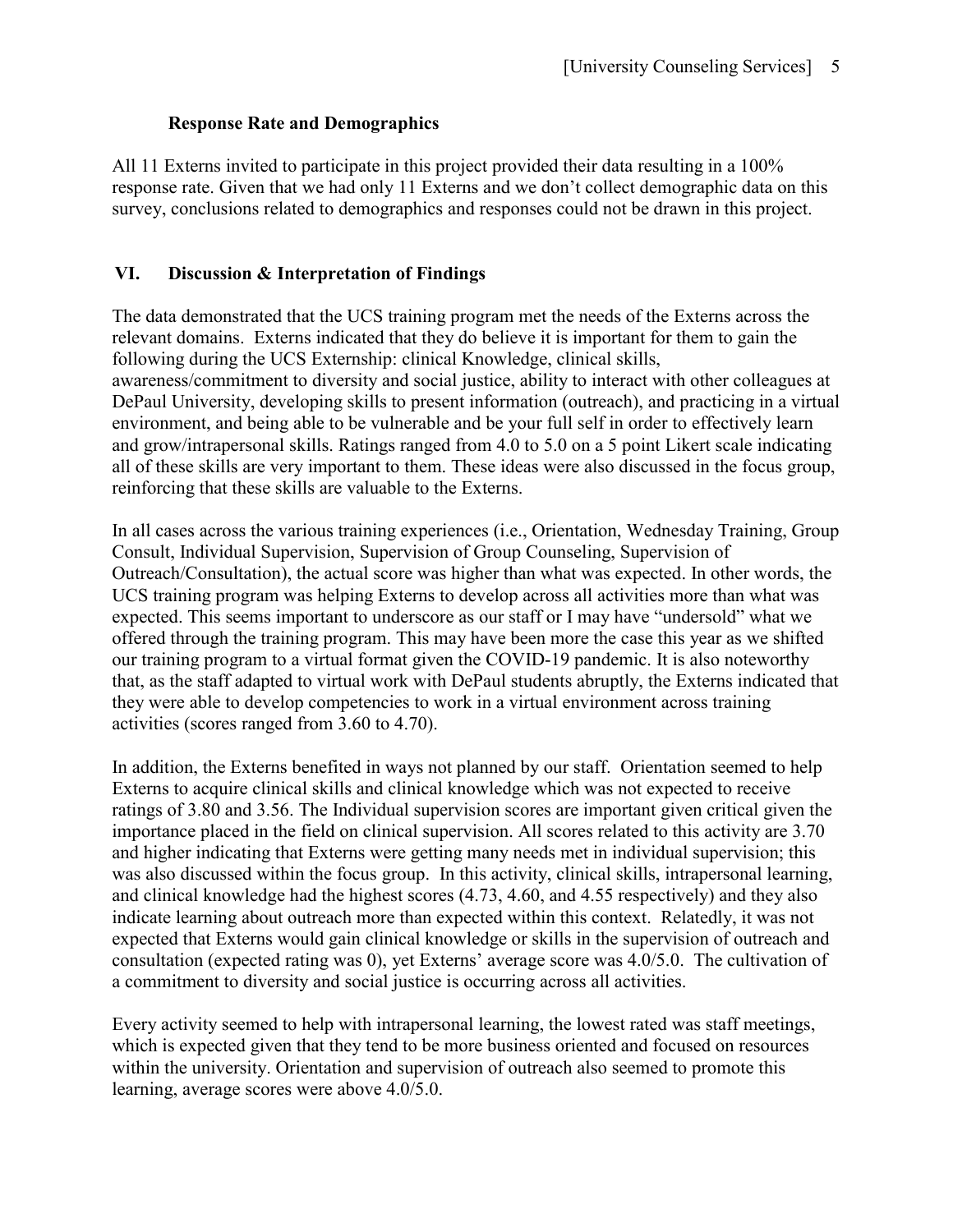The focus group data were also helpful. One thought about the Externs' responses during the focus group is that not all the activities don't account for relationship building and being "seen" and respected as a human being, voicing concerns, etc. some of which they discussed in focus group. One example of a training was given that didn't address needs in part because of the limited rapport between Externs and staff early on in the year; one Extern described not being able to fully benefit due to the lack of rapport with others who were in the training. This was especially challenging during our virtual meetings during this pandemic. Some technology challenges were also raised in the focus group which was directly related to the COVID-19 pandemic and needing to shift our services and training program online.

These data are important within the Division as they demonstrate that UCS offered a positive training experience for Externs with skill development in a variety of domains. Though this was not studied in this project, one would hope that the development of these skills positively impacts DePaul students, faculty, and staff as Externs engage with all three categories of individuals during their time at UCS.

# **VII. Recommendations and Plans for Action Recommendations**

Unfortunately, the UCS training program has been closed for the time being. If we had the opportunity, we could maintain many of the same activities and approaches that we have been using in training as it obviously has been working well. Externs are reporting that they are getting their needs met. This coupled with the satisfaction surveys that we typically conduct tell us a great deal.

One strategy may have been to more regularly assess whether or not these needs are being met and through which activities. This could have continued to help us fine tune our training. We might have also put this section at the start of the survey to reduce any potential for fatigue while completing this section of the survey. We might have also expanded the likert scale to increase the range of possible scores.

Based on this information, the UCS training team could have shifted our mindset about outreach and consider it as more of a clinical activity and also consider how Externs are benefiting clinically from these discussions. Also, we could have shifted our thinking and highlighting that we have been training them to use their clinical skills in these activities and that we cannot and should not separate these skills from the practice of outreach. Outreach may be offering opportunities to utilize these clinical skills, such as active listening, reflecting statements, attending to diversity, etc.

I would have wanted to consider if there are ways to incorporate the fostering of commitment to diversity and social justice into Orientation and supervision of group counseling, particularly as this is the highest rated need by the Externs (5.0).